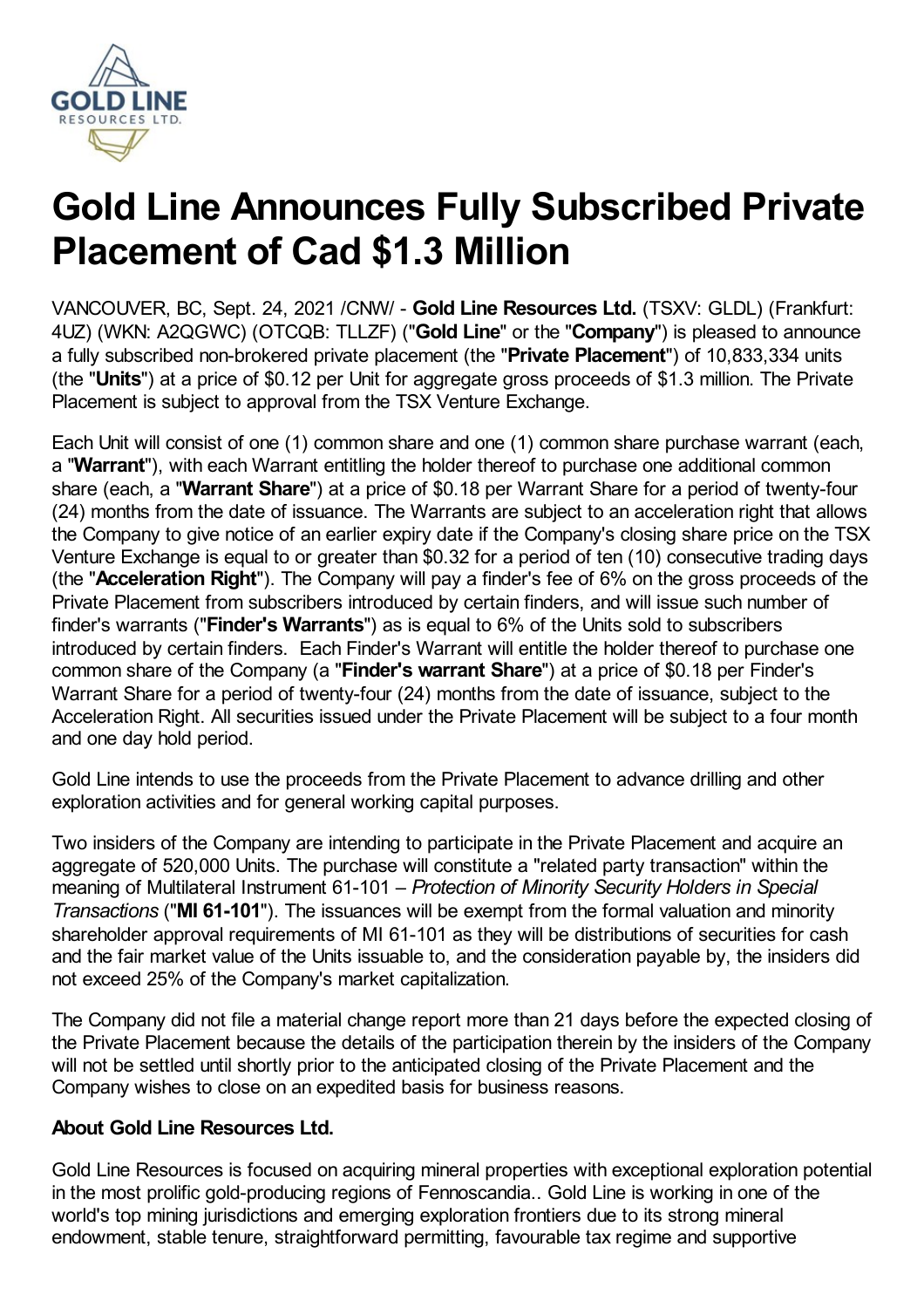geopolitical landscape.

Gold Line currently holds a prospective portfolio of five gold exploration projects in Sweden: one project is in the Skelleftea belt of north-central Sweden and four projects, including the Långtjärn property, are located within the Gold Line Mineral Belt of north-central Sweden. The projects are located on a 200-kilometre Proterozoic greenstone sedimentary belt that is host to multiple gold showings and deposits.

#### **On behalf of the Board of Directors of Gold Line Resources,**

Adam Cegielski CEO & Director

#### **FOLLOW US:**

Website: <https://www.goldlineresources.com/> Facebook: <https://www.facebook.com/Gold-Line-Resources> Twitter: [https://twitter.com/GLDL\\_Resources](https://twitter.com/GLDL_Resources) Instagram: https://www.instagram.com/gold line\_resources/ LinkedIn: <https://www.linkedin.com/company/gold-line-resources-ltd>

*Neither the TSX Venture Exchange nor its Regulation Services Provider (as that term is defined in policies of the TSX Venture Exchange) accepts responsibility for the adequacy or accuracy of this release.*

### *Cautionary Note Regarding Forward-Looking Statements*

This news release contains statements that constitute "forward-looking statements." Such forward looking statements involve known and unknown risks, uncertainties and other factors that may cause Gold Line's actual results, performance or achievements, or developments to differ materially from the anticipated results, performance or achievements expressed or implied by such forward-looking statements. Forward looking statements are statements that are not historical facts and are generally, but not always, identified by the words "expects," "plans," "anticipates," "believes," "intends," "estimates," "projects," "potential" and similar expressions, or that events or conditions "will," "would," "may," "could" or "should" occur.

Forward-looking statements in this news release include, among others, completion of the Private Placement, including receipt of TSX Venture Exchange in connection therewith, use of proceeds, business, amount of insider participation in the Private Placement and the MI 61-101 exemptions available in respect thereof, payment of finder's fees and issuance of Finder's Warrants, exploration and development plans of Gold Line, and other statements that are not historical facts. Forwardlooking statements are based on Gold Line's current beliefs and assumptions as to the outcome and timing of future events, including, but not limited to, that the Private Placement will be completed as anticipated, that the use of proceeds will be used as anticipated; that the exploration and development activities will be completed as planned, and that the results of the exploration and development activities will be as anticipated. By their nature, forward-looking statements involve known and unknown risks, uncertainties and other factors which may cause our actual results, performance or achievements, or other future events, to be materially different from any future results, performance or achievements expressed or implied by such forward-looking statements. Such factors and risks include, among others: that exploration and development activities will not be completed as planned; that the Private Placement is not completed as anticipated, or at all; that the use of proceeds will need to be reallocated; the results of exploration and development activities will not be as anticipated; Gold Line may require additional financing from time to time in order to continue its operations which may not be available when needed or on acceptable terms and conditions; compliance with extensive government regulation; domestic and foreign laws and